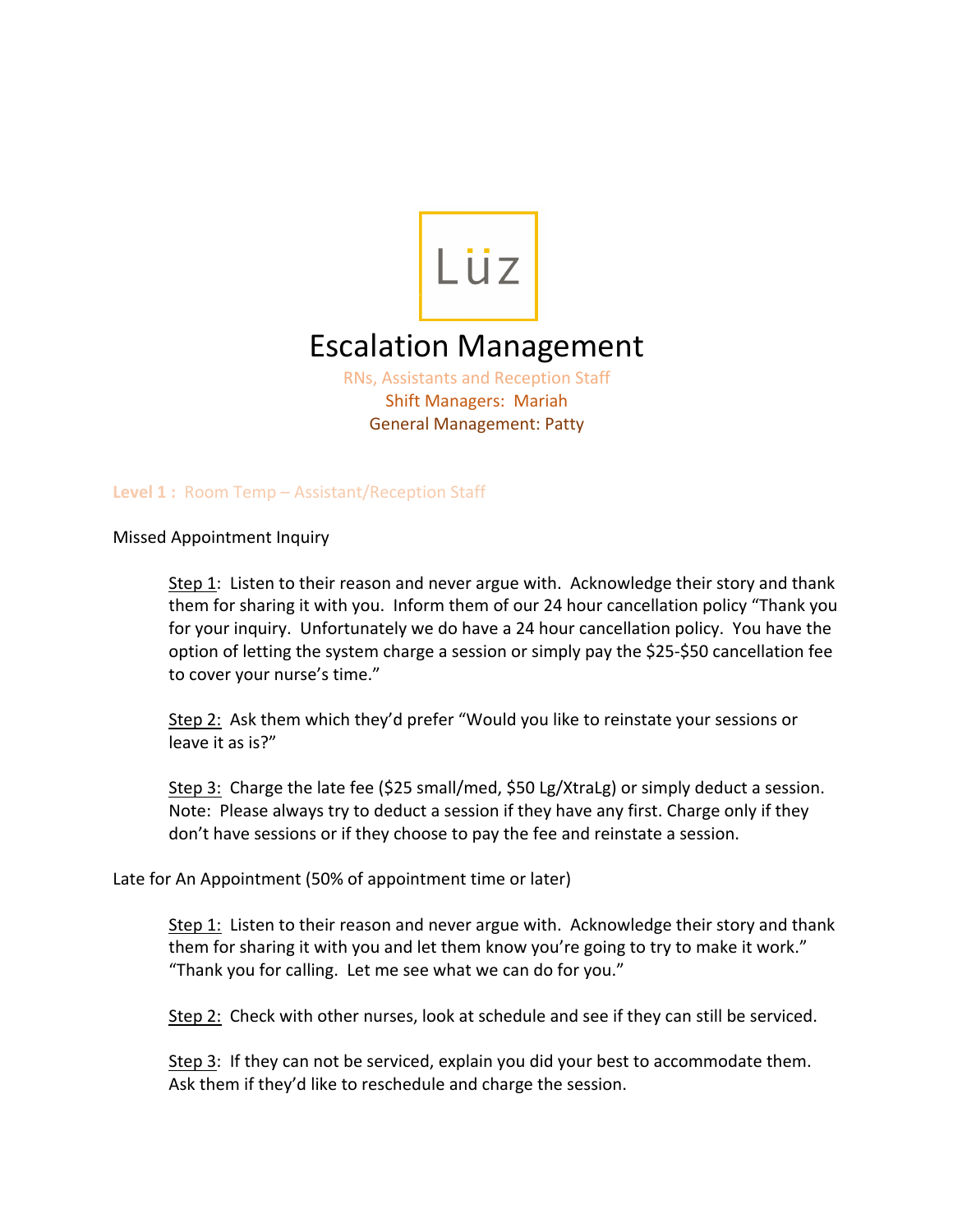### **Level 2:** Tepid – Assistant/Reception Staff

Session Inquiry Because They Think Counts Are Off

Step 1: Pull up profile and check Account Details with them. Show it to them on the screen if they want to see it.

Step 2: Ask them if it's correct. If not refer to a shift manager.

Not Getting Email/Text Reminder

Step 1: Apologize for any frustration.

Step 2: Tell them, "Let me check your communication logs in MindBody (under their profile)." Confirm their email spelling and confirm their phone number. See if any emails or texts bounced or were rejected (in red on the communications log)

Step 3: check to make sure their text/email reminder boxes are checked off in their profile under the contact log.

#### **Level 3:** Warm – Shift Manager

Problem w/Session Counts

Step 1: Apologize for any frustration.

Step 2: Tell them, "Let me check your communication logs in MindBody (under their profile)." Confirm their email spelling and confirm their phone number. See if any emails or texts bounced or were rejected (in red on the communications log)

Step 3: Check to make sure their text/email reminder boxes are checked off in their profile under the contact log. Ask them if they're getting all their reminders.

Step 4: Ask them if they'd like you to email them a list of their visits. Copy and paste their visits from the Visits screen into an email for them and let them know you're sending to them for their reference.

Problem w/Paying Late Cancellation Fee

Step 1: Apologize for their frustration. Explain the nurse are contractors and we simply need to honor the time they've set aside for them to do the client's treatment as follows, "So sorry for any frustration. We do our best to always create balance for both the client and the nurses serving them. That's why we do maintain a 24 hour cancellation policy. That ensures we have time to call clients from our wait list if